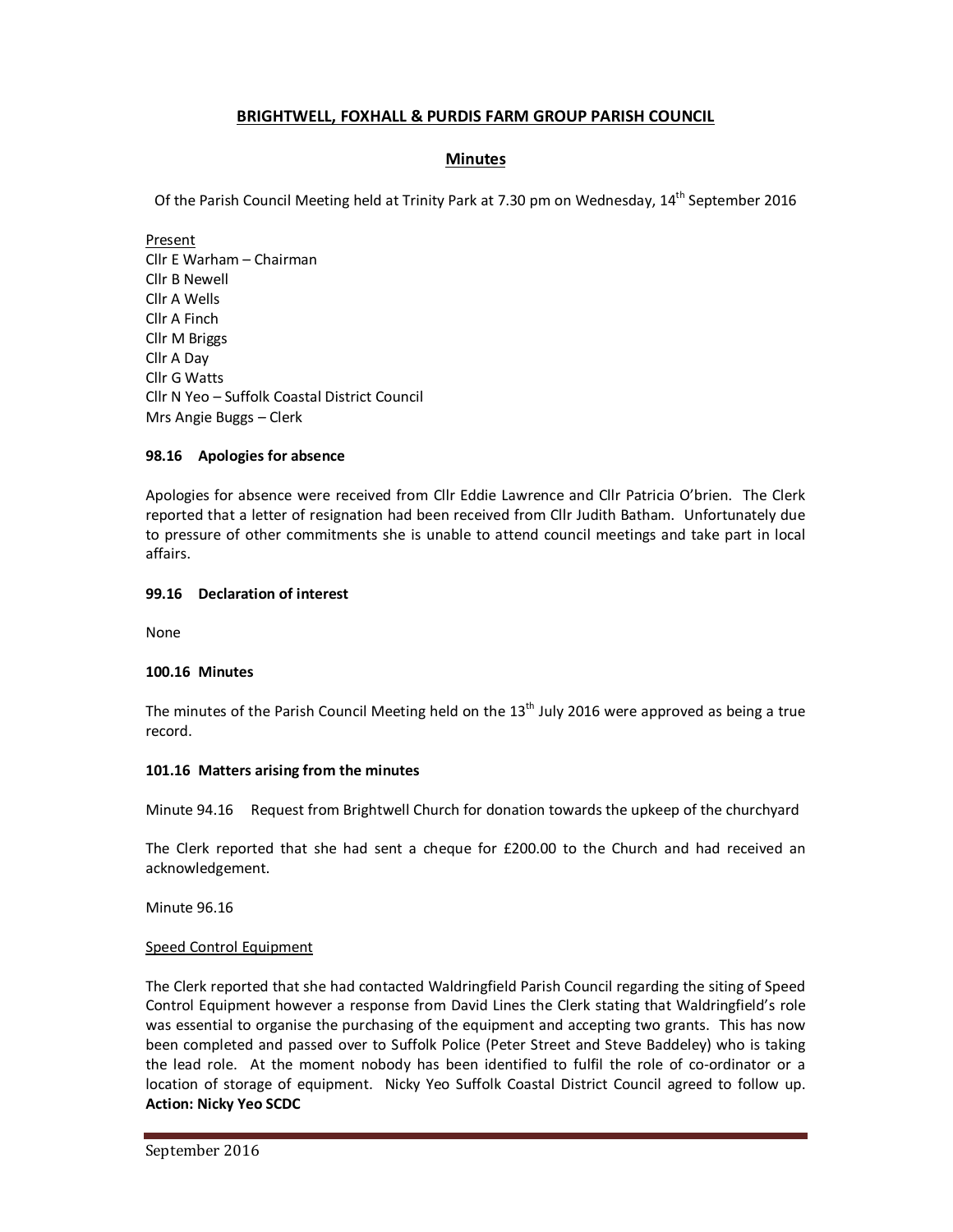#### Highway Matters

The Clerk reported that an acknowledgment had been received from Malcolm King Suffolk County Council Highways Manager stating that the work identified by the Parish Council would be completed in autumn 2016. Cllr Newell reported that her neighbour had experienced damage to his car due to the depth of pot holes and had submitted a claim to Suffolk County Council Legal Department.

Cllr Briggs reported that she had investigated the complaint regarding farm machinery accessing and leaving fields through what appears to be non-identified access points. Cllr Briggs said that it is very hard to identify to whom grass verges etc belong. She stated that Suffolk County Council will only get involved if vehicle access points are a danger to road users.

### **The meeting was adjourned to receive reports from:**

Cllr P O'brien – Suffolk County Council – written report

Summer period and thus not a great deal to report except for the issue of devolution. The consultation period has just ended and it will be interesting to see the comments from the public. Below is listed the proposal:

Key elements of proposed Norfolk/Suffolk deal are:

- £25m funding each year for the next 30 years (£750m) to support economic growth, development of local infrastructure and jobs (this will increase the local economy to £43bn and create 95,000 jobs by 2026)
- £130m investment over five years to support the building of new homes across Norfolk and Suffolk
- Over the lifetime of the deal around 200,000 homes could be delivered
- Control of a £225m transport budget for the next four years
- Control of an existing c£20m annual adult skills fund to ensure the training offer matches the needs of local businesses and the local labour market
- Control of an existing c£2m annual Apprenticeship Grant for employers

As part of the consultation, people have been asked for their views on more decisions being taken locally, rather than at central government and whether they support the creation of a combined authority chaired by a directly elected Mayor for the two counties. – Personally I would have more enthusiasm for devolution if Cambridge had been part of the proposal, as was originally mooted.

I have been dealing with local issues, particularly in relation to overgrown verges, hedges, potholes, on the highway. There have also been Highway issues that have taken a long time to resolve but, happily, are being addressed.

There is good news in relation to education in Suffolk. At last, schools in Suffolk are improving, and 80% are deemed either good or outstanding. It has been a long haul but the improvements SCC has been initiating, through the Raising the Bar program, are showing results.

I have attended a recent SNT meeting plus chaired a workshop for the Police & Crime Panel and at both of these the most crucial issue, as far as I gauged, was communication. There is so much change and it is vital that the public are aware of what is happening. The highest concern regarded the new policing model that has reduced SNTs from 29 to 18 and removed 68 PCSO posts. However,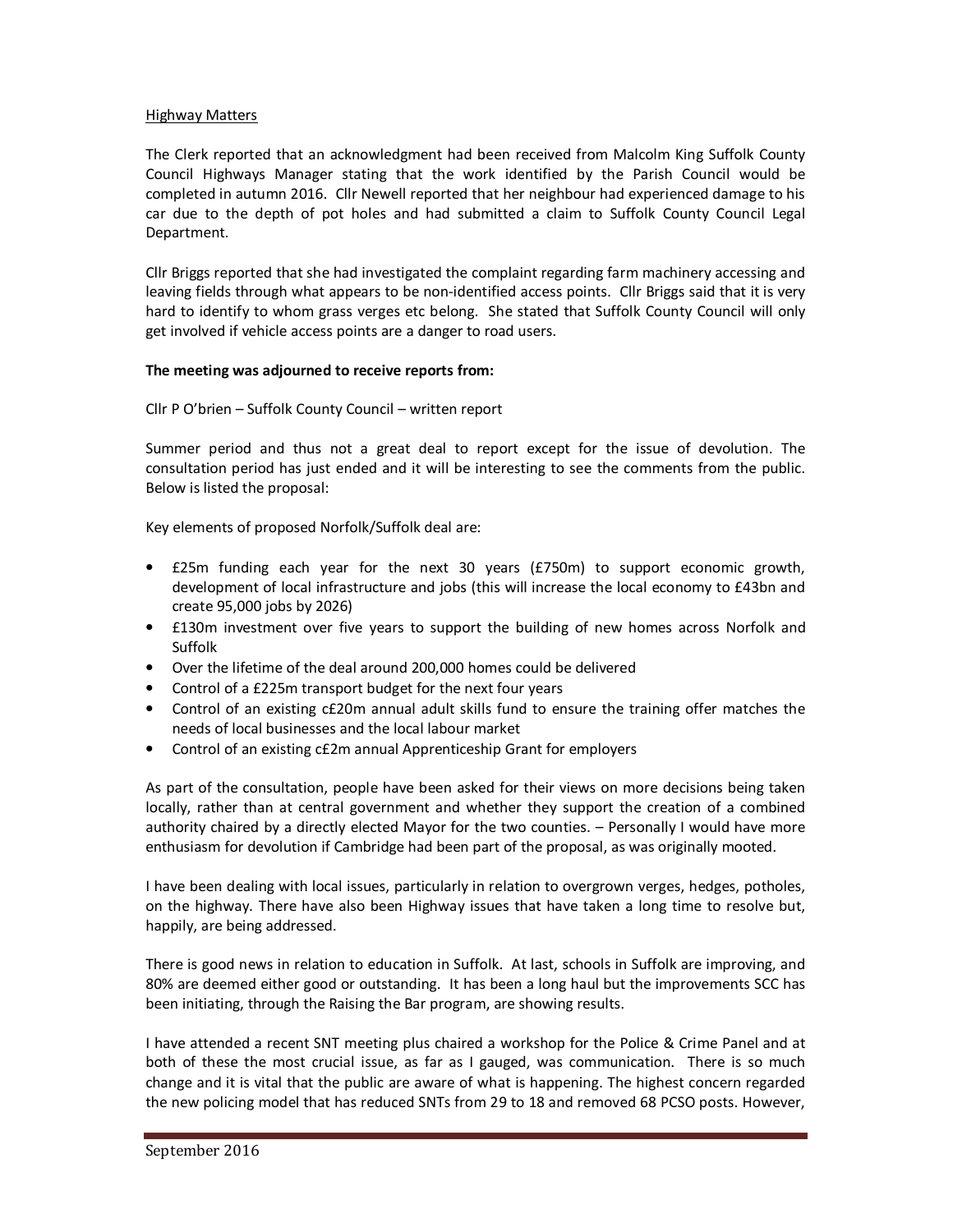the PCC is holding meetings in each of the 18 SNT areas. The new data recording system, ATHENA, is complete, but not without teething troubles.

Cllr N Yeo – Suffolk Coastal District Council – written report

Now that the holiday season is over the Council is beginning to get back to normal with a full Council hearing on Thursday 22 September which will be taking place in the new Council building in Melton.

I also am attending a briefing on Devolution on Monday 19 September in the evening and will be given the up to date news on the situation.

Public hearing sessions are currently taking place regarding Suffolk Coastal's local plan.

Public hearing sessions were staged by the Planning Inspectorate to discuss the two submitted site allocations documents for independent examination:

- Site Allocations and Area Specific Policies Development Plan Document
- Felixstowe Peninsula Area Action Plan Development Plan Document

The Planning Inspectorate appointed Elizabeth Hill BSc (HONS) BPHIL MRTPI to conduct the Examination to determine whether the two documents are sound. If found sound the documents will guide the future development and growth across the district up to 2027.

Further information about the Examination process, will be added to the Council's website as the process continues - www.eastsuffolk.gov.uk/planning/local-plans/suffolk-coastal-districtlocalplan/area-action-plan-for-the-felixstowe-peninsula/joint-examination/

The consultation period on devolution has now ended. Local people, businesses and organisations were asked for their views on the Scheme of Governance which proposed that two deals (Norfolk/Suffolk and Cambridgeshire/Peterborough) are made.

Responses from this will now be sent to the Secretary of State who looks at these, alongside the Governance Review and the draft Scheme of Governance. They will then decide whether a Mayoral Combined Authority for Norfolk and Suffolk should be set up. For more information, visit www.eastangliadevo.co.uk/consultation

Switching to Direct Debit: We're encouraging more of our residents to pay their Council Tax by Direct Debit through a national campaign by BACs, giving everyone who signs up before 30 September a chance of winning £5,000.

Currently, Over 71% of Suffolk Coastal residents currently pay by Direct Debit, a total of 42289 out of our 59671 Council Tax payers but we hope the competition will help us to increase this number.

Customers who already pay their Council Tax by Direct Debit will automatically be entered into the prize draw. People can sign up easily, by calling Customer Services on: 01394 444339.

 I should also mention that the Enabling Communities Budget has been increased this financial year to £6,000 for each Councillor and so I am therefore able to give your Parish Council £1,000 towards the repairing of the flooring of the football pitch and hopefully this will cover the full amount.

Police – No report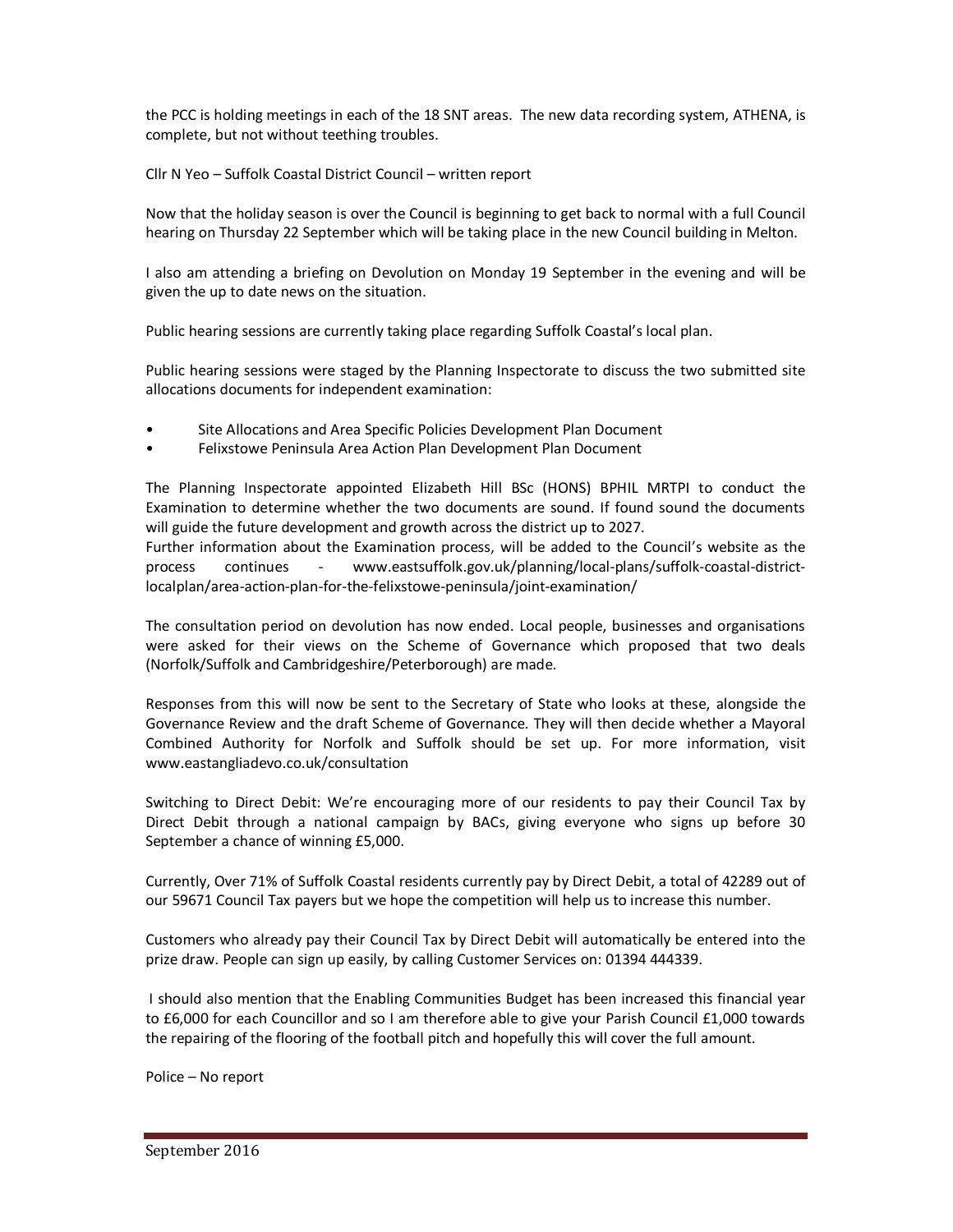#### **The meeting was re-convened.**

### **102.16 Clerk's Report**

The purpose of this report is to update members on outstanding issues, items received after the deadline for agenda items, correspondence and action taken by the Clerk.

### Power Cut and Electrical Supply Problems: Contact 105

On  $6<sup>th</sup>$  September a new national telephone number will be launched by electricity network operators for customers to call should they need to report or get information about a power cut in their area.

Dialling 105 will put customers through to their local electricity network operator – the company that manages the cables, power lines and substations that deliver electricity into homes and businesses in their area. Customers can call 105 no matter who they choose to buy electricity from.

### Public Meetings with Tim Passmore

Suffolk's PCC, Tim Passmore and Chief Constable, Gareth Wilson are staging their next series of public meetings in the autumn. This year, rather than having one meeting in each district/borough area, meetings are linked to each of the 18 SNT areas.

There is no need to book, we are encouraging people to just turn up to hear a policing update for your area and ask questions if they wish. All meetings start at 6.30 pm.

Please find full details on the website www.suffolk-pcc.gov.uk/public-meetings/public-meetings-2016.

Tuesday, 6<sup>th</sup> September 2016 Town Hall Council Chamber Felixstowe IP11 2AG.

## Therese Coffey Suffolk Coastal Constituency Tour

Therese is conducting her constituency tour from Tuesday 30th August to Friday 2nd September, stopping off in every town and village in the Suffolk Coastal constituency. A full list of all the tour stops has just been published here - .

You would be very welcome to join Therese at any or all of the stops in your council ward/division.

#### Information from Jayne Cole Local Council Public Advisory Service

The Government have issued new guidance to District Councils regarding the growing problem of fly tipping, which will be of interest to your Council.

#### https://www.gov.uk/guidance/fly-tipping-council-responsibilities

In addition they have also issued new guidance on Fixed Penalty Notices. Introducing new powers to allow District Councils to issue FPN for fly tipping. The guidance also includes information on Parish/Town Councils powers to issue FPNs for litter, graffiti, fly posting and dog fouling (where a Dog Control Order is in place).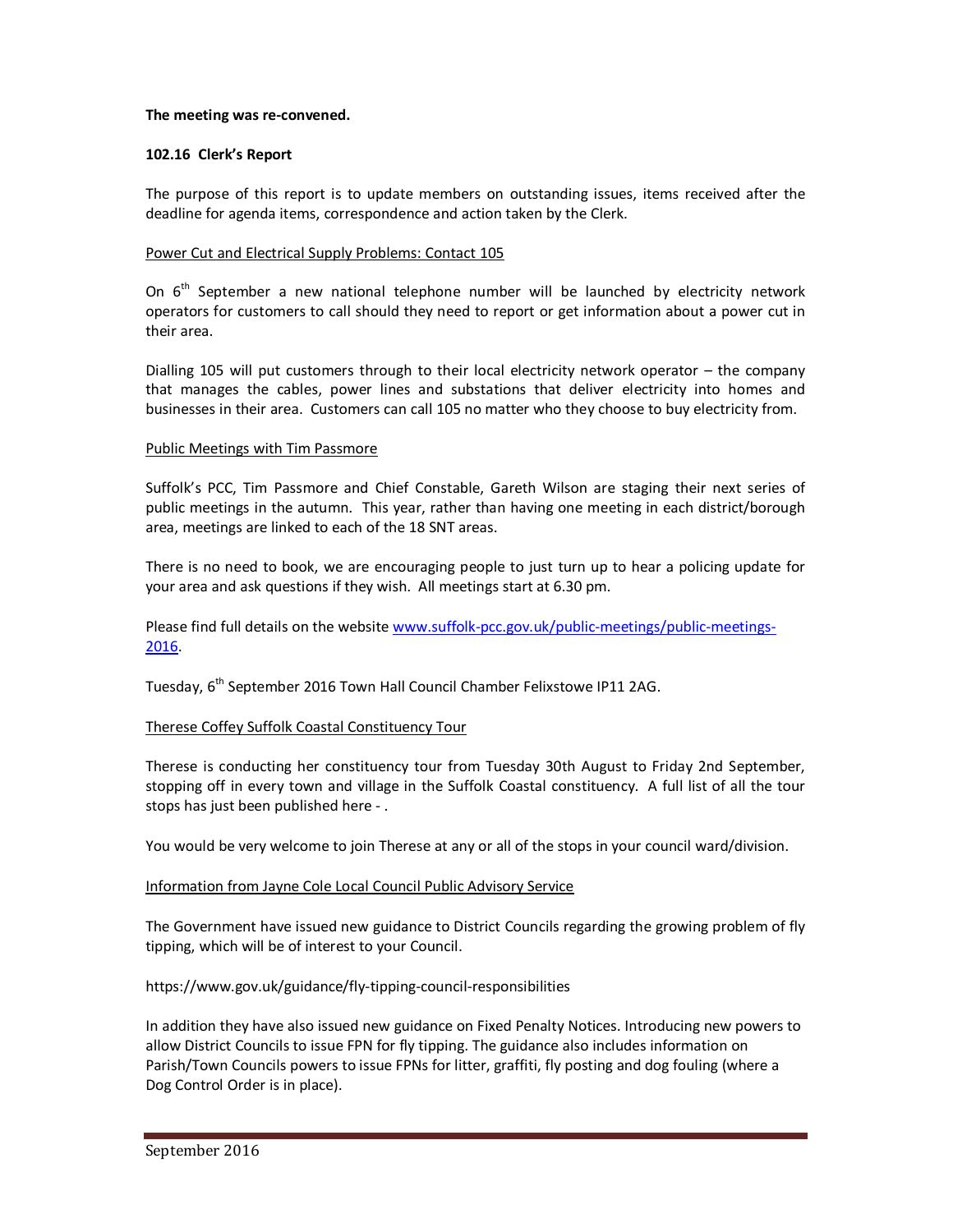https://www.gov.uk/guidance/fixed-penalty-notices-issuing-and-enforcement-by-councils

Dog Control Orders have been repealed which means that no new order can be applied to a public open space. Existing Dog Control Orders applied before the power was repealed are still in force and a Parish/Town Council may still issue FPN for any breach of them.

If your Council wishes to control dogs, fouling, prohibit or allow dogs in public areas, you will need to request that the District Council applies a Public Spaces Protection Order.

https://www.gov.uk/control-dog-public/public-spaces-protection-orders

Parish/ Town Councils can no longer use new Byelaws to control dogs unless there is an existing one in place. If you are unsure whether your parish has any Byelaws in place, contact your District Council who will be able to check for you.

### Bus Services Bill

Given the decline in rural services across the region we would welcome any measures that may address this.

The Bill introduces an Advanced Quality Partnership Scheme that provides powers for Transport Authorities to work together on joint Transport Schemes.

The Schemes must deliver an improvement in the quality of local services that benefits people using those services. They also should reduce or limit traffic congestion, noise and air pollution. The Scheme also assists in preventing the decline or reduction in the use of local services.

The Bill has been through a line by line examination which took place during the third day of committee stage on 20 July. Amendments discussed covered clauses 9, 11, 14, 16, 17, 18, 21 and 22 of the Bill.

Report stage – further line by line examination of the Bill is yet to be scheduled.

http://www.publications.parliament.uk/pa/bills/lbill/2016-2017/0058/17058.pdf

#### Notification of Temporary Traffic Order

#### Road Closure

C322 Foxhall Road Foxhall – outside recycling centre – carriageway resurfacing.

Date of closure –  $12^{th}$  October 2016 to  $17^{th}$  October 2016 (19.00 to 05.00 hours)

Alternative route – Foxhall Road – A12 – Main Road – Woodbridge Road – Woodbridge Road East, Heath Road – Foxhall Road and vice versa.

### Housing and Planning Act 2016 – Neighbourhood Planning

## **What is in this for local councils?**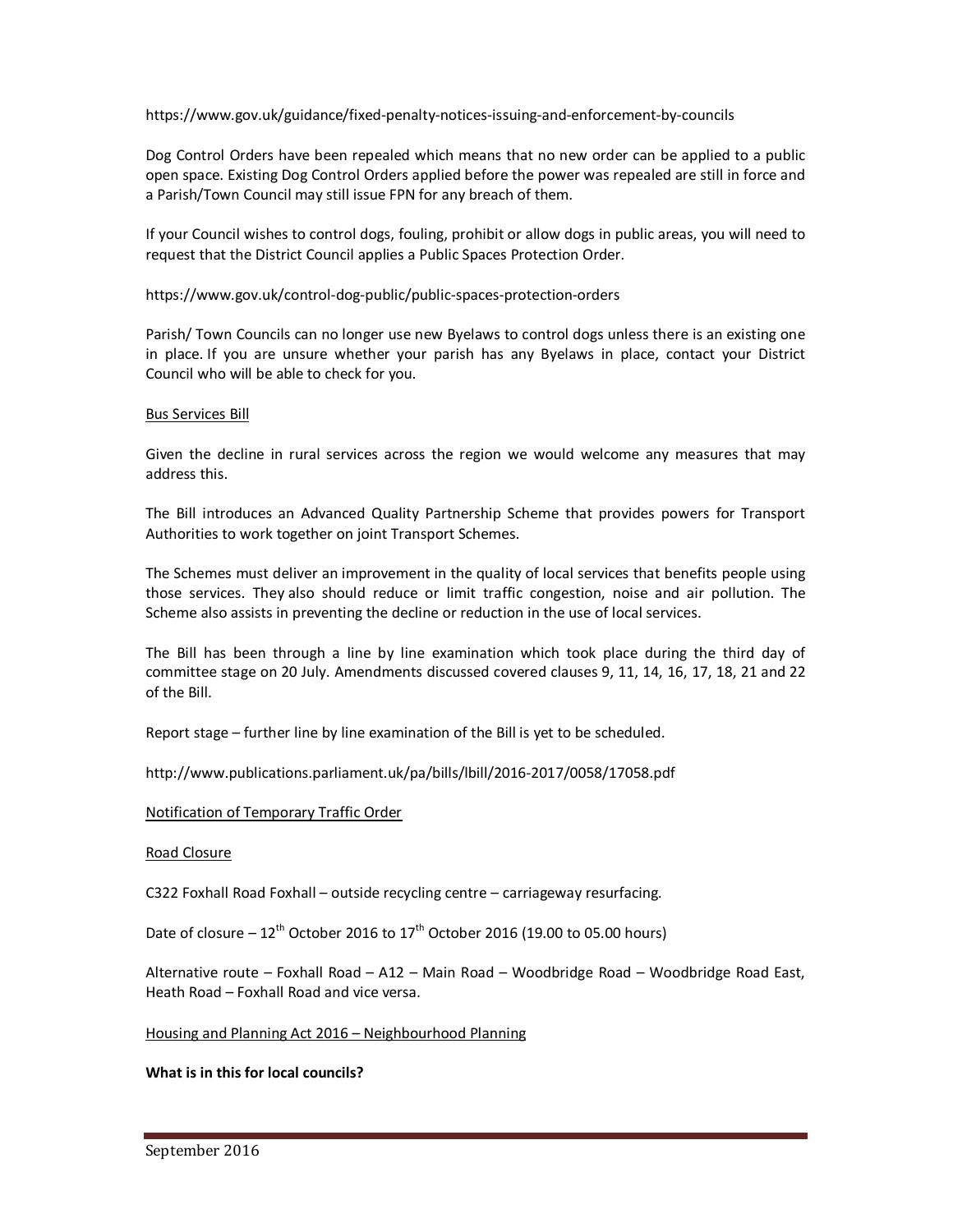Local councils were advised of a consultation on Government plans to implement 'technical changes' to the planning system under a bill which subsequently received Royal Assent on 12 May 2016 - the Housing and Planning Act 2016 (LAIS1388). The proposals included changes to the neighbourhood planning system. This LAIS summarises the conclusions reached by Government and published in its recent paper *Neighbourhood Planning*.

The proposed changes outlined in the consultation in relation to neighbourhood planning were generally welcomed by local councils and Government has decided to progress all of them, with a few modifications. This should strengthen the ability of local councils to progress their neighbourhood plans and orders in a timely and unobstructed manner, with Government intervention where required. Implementing regulations will be made.

# **Detail**

This LAIS reports Government's decisions in relation to the neighbourhood planning aspects of a technical consultation on planning (see LAIS1388). These are part of a suite of measures enabled by the enactment of the Housing and Planning Act 2016. The neighbourhood planning proposals were designed to help enable plans and orders to be progressed in an efficient and supported manner and were broadly welcomed by local councils. The recent *Neighbourhood Planning* paper published on 2 September 2016 provides information on the neighbourhood planning changes that Government intends to implement through regulations, having considered the responses to its consultation.

The Government paper includes the interesting facts:

- So far more than 1900 communities across England, covering nearly 10 million people, have started the process of neighbourhood planning.
- Since 2013 all 200 plans that have progressed to the referendum stage have been approved by voters, with nearly 340,000 votes cast.
- On average 89% of people who have voted were in favour of the proposed plan for their neighbourhood.

# **103.16 VAS Signs**

Cllr Finch reported that Malcolm King Suffolk County Council Highways Manager had confirmed the total cost of the project as £4,085.00 plus VAT. Cllr Finch proposed, seconded Cllr Wells that the Parish Council go ahead with the project – all in favour. It was also agreed that the Clerk should ask whether Cllr O'brien would be prepared to contribute the £1,900.00 Locality Budget towards the expenditure. **Action: Cllr Finch / Clerk** 

## **104.16 To discuss the speed of Broadband in the area**

Cllr Day reported that leaflets had been distributed to 143 premises and the on-line survey is now activated and that all business premise owners had been spoken to. Unfortunately only 19.6% of premises have completed the survey and out of the 19.6% only one business premise have completed the survey. The survey will be left live for another 2 months. There are a few empty properties. It was agreed that this item should be placed on the next Parish Council agenda for further discussion. **Action: Clerk** 

## **105.16 Renovation of Foxhall Village Sign**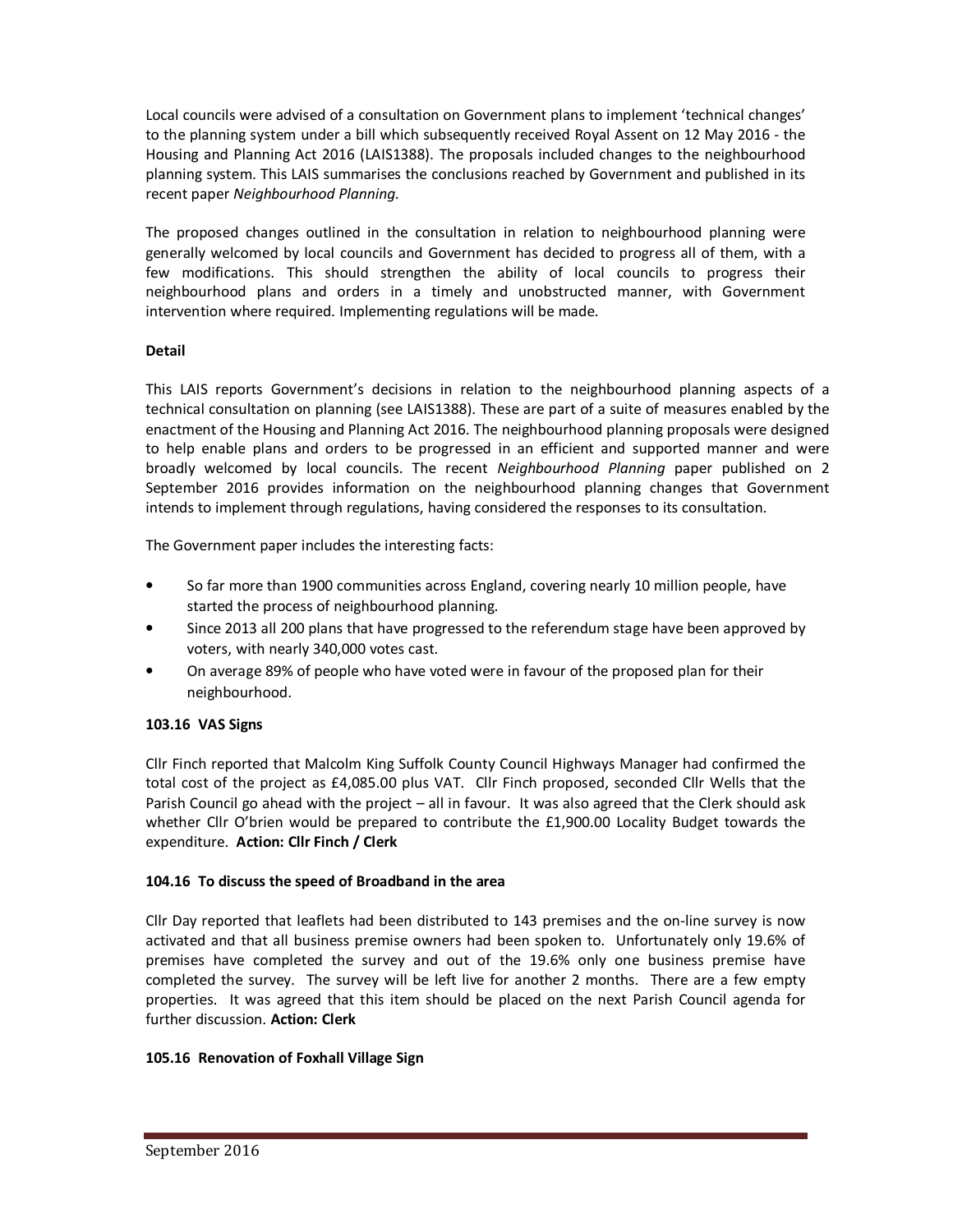It was agreed that the Foxhall Village Sign may be in need of renovation. It was agreed that the Clerk should obtain a survey for the sign and report back to the next meeting. **Action: Clerk** 

# **106.16 Courses**

The Clerk reported that following the successful course held at Trinity Course for local councils consideration was being given to holding further course; Highway Matters, Planning Matters. It was agreed that the Clerk should write to Local Council Advisory Service asking for course descriptions for both courses to send out to councillors to decide which course they would like to complete first. It was agreed that the Clerk should agree a date with Jayne Cole LCAS for one course before and one after Christmas. **Action: Clerk / All Councillors** 

# **107.16 Kesgrave Neighbourhood Plan**

The Clerk reported that the parishes of Playford and Bealings had allegedly been included in the Kesgrave Neighbourhood Plan without any consultation taking place with the villages. Both Parish Councils have written letters of complaint to Suffolk Coastal District Council. The Clerk reported that although it does appear that the Group Parish Council has not been included in the Kesgrave Neighbourhood Plan, after consultation with the Chairman, that she had written a letter to Suffolk Coastal District Council reiterating the discussions with Kesgrave Town Council with regard to the Group Parish Council not being included in the plan. An acknowledgment to the letter has been received from Suffolk Coastal District Council. **Action: Clerk** 

# **108.16 Parish Council Website**

The Clerk reported that she had received an email from Cllr Nicky Yeo stating that she had been informed by Wil Gibson at Suffolk Coastal District Council stating that our website was extremely out of date. The Clerk checked the website and noticed that Wil Gibson was accessing the old website which had not been used for several years. The Clerk had been under the impression that all obsolete sites would have been deleted when councils started to use the OneSuffolk web provision. It was agreed that Cllr Day follows up to ensure that the old website is deleted as a matter of urgency.

The Clerk also reported that she had received an email from Jayne Cole Local Council Public Advisory Service stating that as from the  $1<sup>st</sup>$  November 2016 Suffolk County Council will cease to be the provider of the Onesuffolk website service and Community Action Suffolk (CAS) will become the service provider. As a result of this change an annual charge will be made to Parish Councils to cover part of the expense of continuing with the service. Cllr Day proposed, seconded Cllr Briggs that the Parish Council continuing with their existing website and pay the charge of £50.00 plus VAT per year. **Action: Cllr Day / Clerk** 

# **109.16 Purdis Farm Play Area**

Cllr Warham reported that she was concerned about youngsters who she felt might be using bad language and damaging the play equipment. However, Cllr Warham stated that her main area of concern re the play area was that the vegetation has now grown sufficiently to provide a screen between part of the play area and the public footpath and she is concerned about the implications for young people's security. It was agreed that the Clerk should speak to the local PCSO with regard to guidance on how this matter could be dealt with.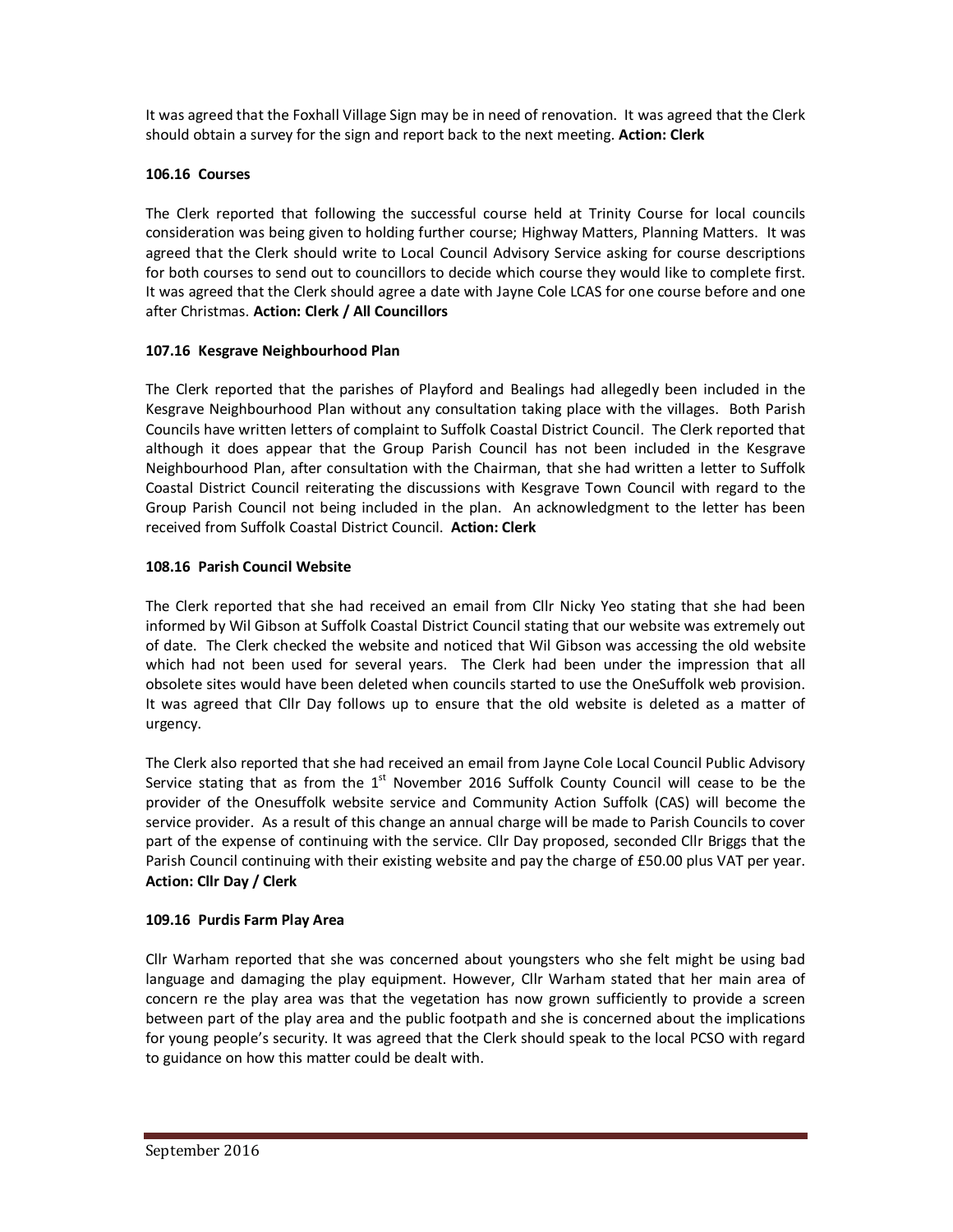The Clerk reported that Nicky Yeo Suffolk Coastal District Councillor had offered finance to upgrade the goal mouth of the play area. Clerk to contact SCDC to discuss. **Action: Clerk**

### **110.16 Planning**

The Planning Committee Chairman Cllr Watts reported on the following planning matters.

DC/16/1568/FUL Former Civil Service Sports Ground Straight Road Foxhall – Proposed erection of additional dwelling and associated car parking.

SCDC Decision: Refused

DC/16/0177/FUL High Trees Bucklesham Road Foxhall – Construction of new swimming pool building including part basement.

SCDC Decision: Refused

DC/16/2848/FUL Part Land Adjacent A12 Roundabout North Side of Foxhall Road.

SCDC Decision: Refused

DC/15/3343/FUL 140 Bucklesham Road Purdis Farm - Proposed single storey extension to existing garage.

PC Comments: Cllr Watts to send comments to Clerk for sending to SCDC Planning Department.

DC/16/3471/FUL Tanglewood Elmham Drive Foxhall – Proposed demolition of existing bungalow and construction of three new detached 4/5 bedroom dwellings.

PC Comments: Councillors general felt that this application was better than the previous. In the process of circulation.

#### **111.16 Finance**

| Income                                    |         |
|-------------------------------------------|---------|
| None                                      |         |
| Expenditure                               |         |
| A J Buggs Salary and Expenses July 2016   | £303.57 |
| A J Buggs Salary and Expenses August 2016 | £272.96 |
| Broadband Expenditure:                    |         |
| Print <sub>4U</sub>                       | £75.00  |
| Cllr Adrian Way (FreeOnLineSurveys)       | £23.00  |

Cllr Warham proposed, seconded Cllr Watts that the above expenditure is approved – all in favour. **Action: Clerk** 

#### **112.16 Insurance**

The Clerk reported that as a result of seeking a new insurance quotation for Bucklesham Parish Council which was considerably cheaper she has requested a quotation for Brightwell, Foxhall & Purdis Farm Group Parish Council. Cllr Day proposed, seconded Cllr Wells that if the new quotation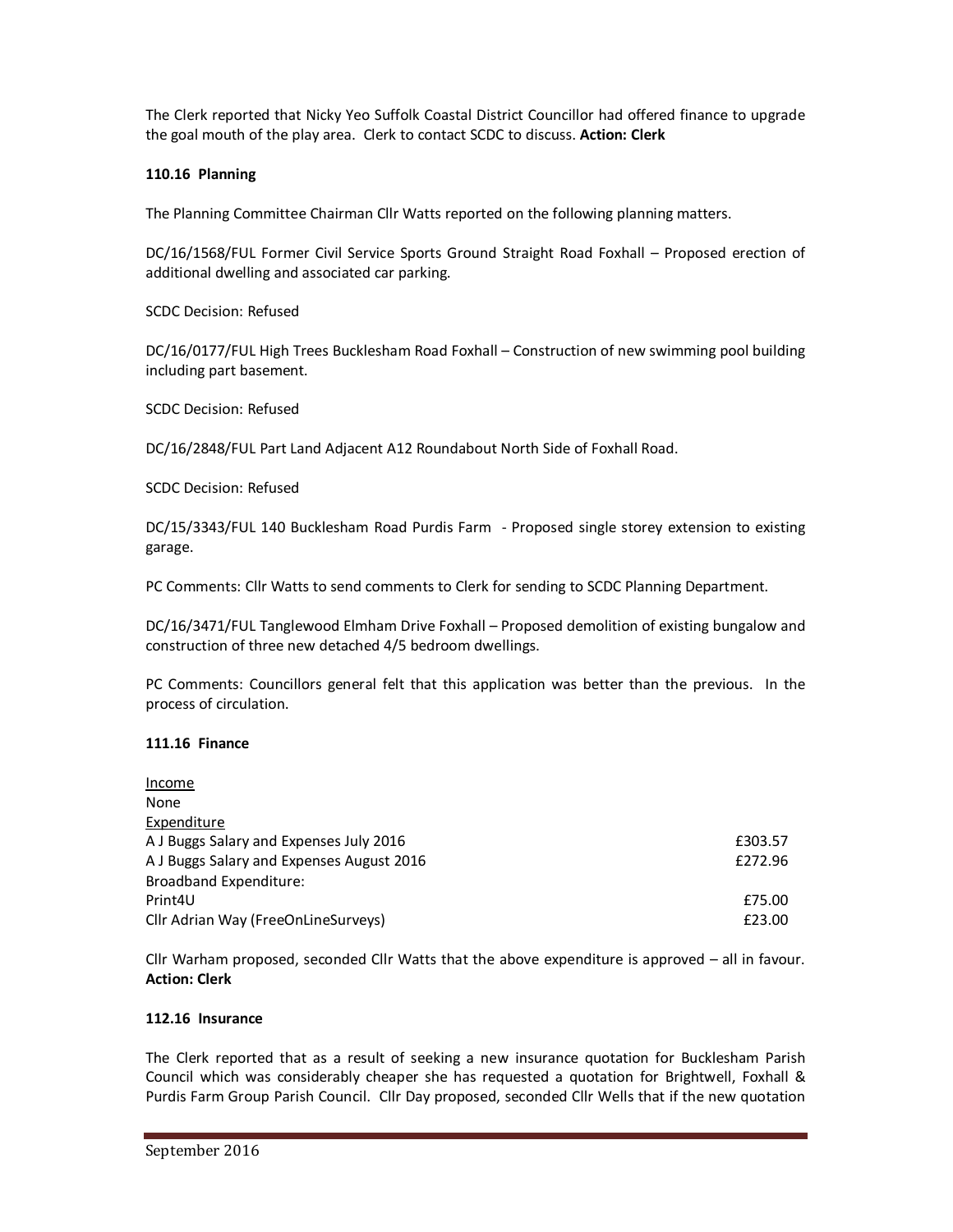is "like for like" with the current quotation and if it is lower than at present the Clerk be given the authority to authorise the acceptance of the new quotation from Came & Co. – all in favour. **Action: Clerk** 

## **113.16 Correspondence**

a. Cllr Day reported that a request for the Parish Council had been received from Suffolk Association of Local Councils to complete an on-line survey regarding public service delivery in Suffolk. In response to various concerns raised at recent SALC Area Meetings as well as complaints that come into the SALC office, SALC are collecting views from all councils on a range of issues and how they feel services are currently being delivered in the county. Cllr Day stated that he had responded to the request.

# **114.16 Meetings attended by councillors / clerk**

a. Cllr Watts gave his report on the World of Planning event which he had attended on Wednesday,  $10^{th}$  August 2016. A copy of the presentations is available on Suffolk Coastal District Council website http://www.eastsuffolk.gov.uk/planning/waveney-world-ofplanning/world-of-planning-july-2016

# **115.16 Members questions to the Chairman**

- a. Cllr Day reported that the 40mph sign on the Felixstowe Road was damaged and had reported it on the Suffolk County Council Highways website and had received an email to confirm acknowledgement and then the response is closed with no action. **Action: Clerk**
- b. Cllr Day reported that Straight Road was in a shocking state but has now been cleared by Norse.
- c. Cllr Day reported that the Truck Stop has been sold. Lorries can still use it for parking but the restaurant has been closed for refurbishment. Pedestrians can no longer walk from Felixstowe Road to the Truck Stop.
- d. Cllr Newell reported fly tipping in Monument Farm Lane. Action has been taken by a Norse driver. One of the cardboard boxes had a name on it and it is hoped that the person who dumped the waste can be traced.
- e. Cllr Newell reported that the waste tip had been reorganised. Cllr Newell felt that the public had been misled concerning the donations for recycling of waste.

## **116.16 Date of next meeting**

Wednesday, 12<sup>th</sup> October 2016

## **The Chairman closed the meeting at 21.40.**

Signed ............................................................................. Date ........................................................